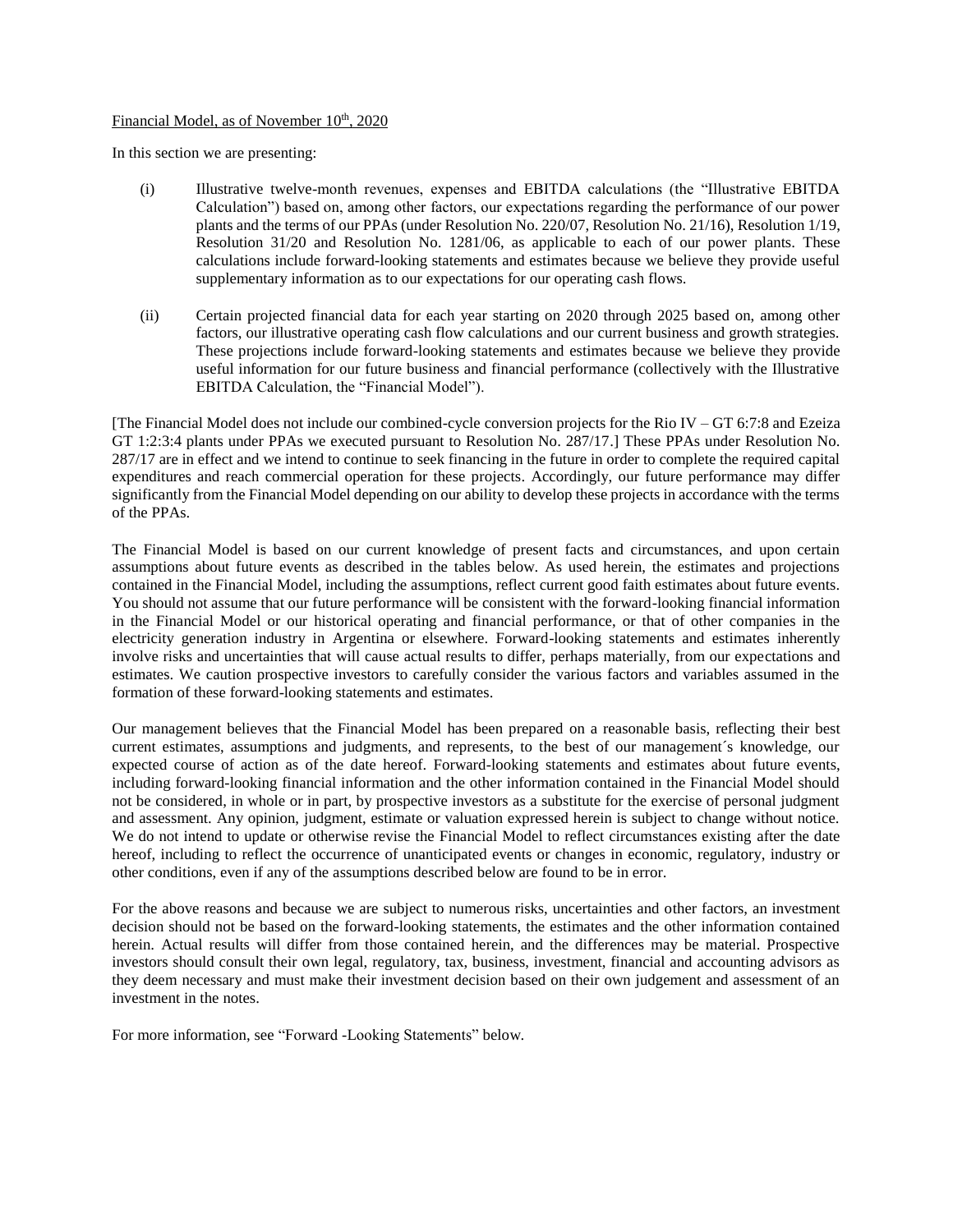## **Projected illustrative revenues for 12-month period starting in January 2020**

| Financial Model *                                           | $[1]$ | Rio IV - CC<br>1:2 | Rio IV - GT<br>3:4 |            | Rio IV - GT 5 Rio IV - GT 6:7 | La Banda -<br>GT 21:22 | 21:22:23  | La Rioja - GT La Rioja - GT<br>24 | Tucuman -<br>GT 1:2 | Tucuman -<br>GT 3:4 | Frias - GT 1 | Ezeiza - GT<br>1:2:3 | Generación<br><b>Mediterranea</b> | CT Roca    | <b>Total</b> |
|-------------------------------------------------------------|-------|--------------------|--------------------|------------|-------------------------------|------------------------|-----------|-----------------------------------|---------------------|---------------------|--------------|----------------------|-----------------------------------|------------|--------------|
|                                                             |       | Res 31/20          | Res 1281/06        | Res 220/07 | Res 220/07                    | Res 31/20              | Res 31/20 | Res 220/07                        | Res 220/07          | Res 21/16           | Res 220/07   | Res 21/16            | $\equiv$                          | Res 220/07 |              |
| Regulatory Framework                                        |       | Base               | E.Plus             | PPA        | PPA                           | Base                   | Base      | PPA                               | PPA                 | PPA                 | PPA          | PPA                  |                                   | PPA        |              |
| <b>Revenues</b>                                             |       |                    |                    |            |                               |                        |           |                                   |                     |                     |              |                      |                                   |            |              |
| Monthly average contracted capacity (MW) [2]                |       | 67                 | 107                | 45         | 90                            | 24                     | 35        | 45                                | 100                 | 92                  | 56           | 140                  | 800                               | 172        | 972          |
| Fixed capacity Price per MW (US\$ per Month) [2]            |       | 2,800              | n/a                | 12,800     | 15,930                        | 2,800                  | 2,800     | 16,790                            | 17,155              | 21,170              | 19,272       | 21,418               |                                   | 18,747     |              |
| Average availability factor per year [3]                    |       | 97%                |                    | 100%       | 100%                          | 100%                   | 100%      | 100%                              | 98%                 | 99%                 | 88%          | 98%                  |                                   | 97%        |              |
| Fixed revenue (in millions of U\$S per year)                |       | 2.2                |                    | 6.9        | 17.2                          | 0.8                    | $1.2$     | 9.1                               | 20.6                | 23.4                | 12.8         | 35.9                 | 130.1                             | 38.6       | 168.7        |
| Projected average dispatch from CAMMESA [4]                 |       | 0%                 | 37%                | 0%         | 1%                            | 1%                     | 0%        | 4%                                | 3%                  | 0%                  | 1%           | 4%                   |                                   | 78%        |              |
| Natural gas average contracted/declared capacity (MW) [5]   |       | 67                 |                    | 45         | 90                            | 24                     | 35        | 45                                | 100                 | 92                  | 56           | 140                  | 693                               | 172        | 865          |
| % dispatched using natural gas [6]                          |       | 100%               |                    | 100%       | 100%                          | 100%                   | 100%      | 100%                              | 100%                | 100%                | 100%         | 100%                 |                                   | 100%       |              |
| Price of generation using natural gas (US\$/MW) [7]         |       | 4.4                |                    | 7.83       | 8.00                          | 4.40                   | 4.40      | 11.44                             | 7.52                | 8.50                | 10.83        | 8.50                 |                                   | 8.71       |              |
| Natural gas variable revenue (in millions of U\$S per year) |       | 0.0                |                    | 0.0        | 0.0                           | 0.0                    | 0.0       | 0.2                               | 0.2                 | 0.0                 | 0.1          | 0.4                  | 0.9                               | 10.2       | 11.1         |
| Diesel oil average contracted/declared capacity (MW) [8]    |       | $\Omega$           |                    | $\Omega$   | $\mathbf 0$                   | $\Omega$               | 0         | 0                                 | 0                   | $\mathbf 0$         | $\mathbf 0$  |                      |                                   |            |              |
| % dispatched using diesel oil [9]                           |       | 0%                 |                    | 0%         | 0%                            | 0%                     | 0%        | 0%                                | 0%                  | 0%                  | 0%           | 0%                   |                                   | 0%         |              |
| Price of generation using diesel oil (US\$/MW) [10]         |       | 7.0                |                    | 8.32       | 10.50                         | 7.00                   | 7.00      | 15.34                             | 7.97                | 10.00               | 11.39        | 10.00                |                                   | 11.36      |              |
| Diesel oil variable revenue (in millions of US\$ per year)  |       | 0.0                |                    | 0.0        | 0.0                           | 0.0                    | 0.0       | 0.0                               | 0.0                 | 0.0                 | 0.0          | 0.0                  | 0.0                               | 0.0        | 0.0          |
| Energy Plus average used capacity (MW) [11]                 |       |                    | 64                 |            |                               |                        |           |                                   |                     |                     |              |                      | 64                                |            | 64           |
| % usage factor [12]                                         |       |                    | 60%                |            |                               |                        |           |                                   |                     |                     |              |                      |                                   |            |              |
| Net Monomic Price (US\$/MW) [13]                            |       |                    | 18.0               |            |                               |                        |           |                                   |                     |                     |              |                      |                                   |            |              |
| Energy Plus variable revenue (in millions of US\$ per year) |       |                    | 10.1               |            |                               |                        |           |                                   |                     |                     |              |                      | 10.1                              | 0.0        | 10.1         |
| Total variable revenue (in millions of US\$ per year)       |       | 0.0                | 10.1               | 0.0        | 0.0                           | 0.0                    | 0.0       | 0.2                               | 0.2                 | 0.0                 | 0.1          | 0.4                  | 11.0                              | 10.2       | 21.2         |
| Illustrative revenues (in millions of US\$ per year)        |       | 2.2                | 10.1               | 6.9        | 17.2                          | 0.8                    | 1.2       | 9.2                               | 20.8                | 23.4                | 12.9         | 36.2                 | 141.1                             | 48.8       | 189.9        |

NOTE: \*The combined-cycle conversion projects for the of Rio IV - GT 6:7:8 and Ezeiza - GT 1:2:3:4 plants are not considered in the table above.

[1] "CC" means "combined cycle" and "GT" means "gas turbine" and the numbers next to "CC" or "GT" refers to the number of turbine.

- [5] Average monthly contracted generation capacity availability using natural gas as fuel, as set forth in the applicable PPA, Resolutions 31/20.
- [6] Percentage of MWh of electricity generated using natural gas, as estimated by the V-Margo simulation program used by CAMMESA.

[7] Based on price per MWh of electricity generated using natural gas as set forth in the applicable PPA, Resolutions 31/20. In the case of power plant Tucuman GT 3:4, Ezeiza GT 1:2:3 and C.T. Roca, which have more than one PPA contract, we show the weighted average of the PPA contracted prices.

- [8] Average monthly contracted generation capacity availability using diesel oil as fuel, as set forth in the applicable PPA, Resolutions 31/20.
- [9] Percentage of MWh of electricity generated using diesel oil, as estimated by the V-Margo simulation program used by CAMMESA.

<sup>[2]</sup> As set forth in the applicable PPA or Resolution. Power plants under Resolution 31/20 (modifies Resolution 01/19 applicable until January 31th 2020) reflect actual pricing scheme as of February 1st, 2020. In the case of power plant Tucuman GT 3:4, Ezeiza GT 1:2:3 and C.T. Roca, which have more than one PPA contract, we show the weighted average of the PPA contracted prices. Under Resolution 1281/06 (Energy Plus), contracts have an average term of 12 to 24 months. We assume contracts at expiration are renewed on similar terms and no new capacity is contracted under this regulatory scheme. In the case of power plant Rio IV - GT 5, the PPA contract expires in September 2020 and after that the remuneration is contemplated under Resolution 31/20.

<sup>[3]</sup> Assumes availability of the total capacity of the plant. The expected availability is based on recent historical performance.

<sup>[4]</sup> Projected average electricity dispatch (based on hours of dispatch) for the 12-month period as calculated by the V-Margo simulation program, which is a software created, used and made available by CAMMESA to simulate the operation of the Argentine electricity system. Based primarily on generation capacity, heat rate, utilized fuel and interconnection point to the grid of the relevant generator, as well as the projected electricity supply and demand of the Argentine electricity system, the V-Margo simulation program estimates the hours of dispatch for each power plant and the fuel used for generation for a three-year period relative to dispatch levels in the industry.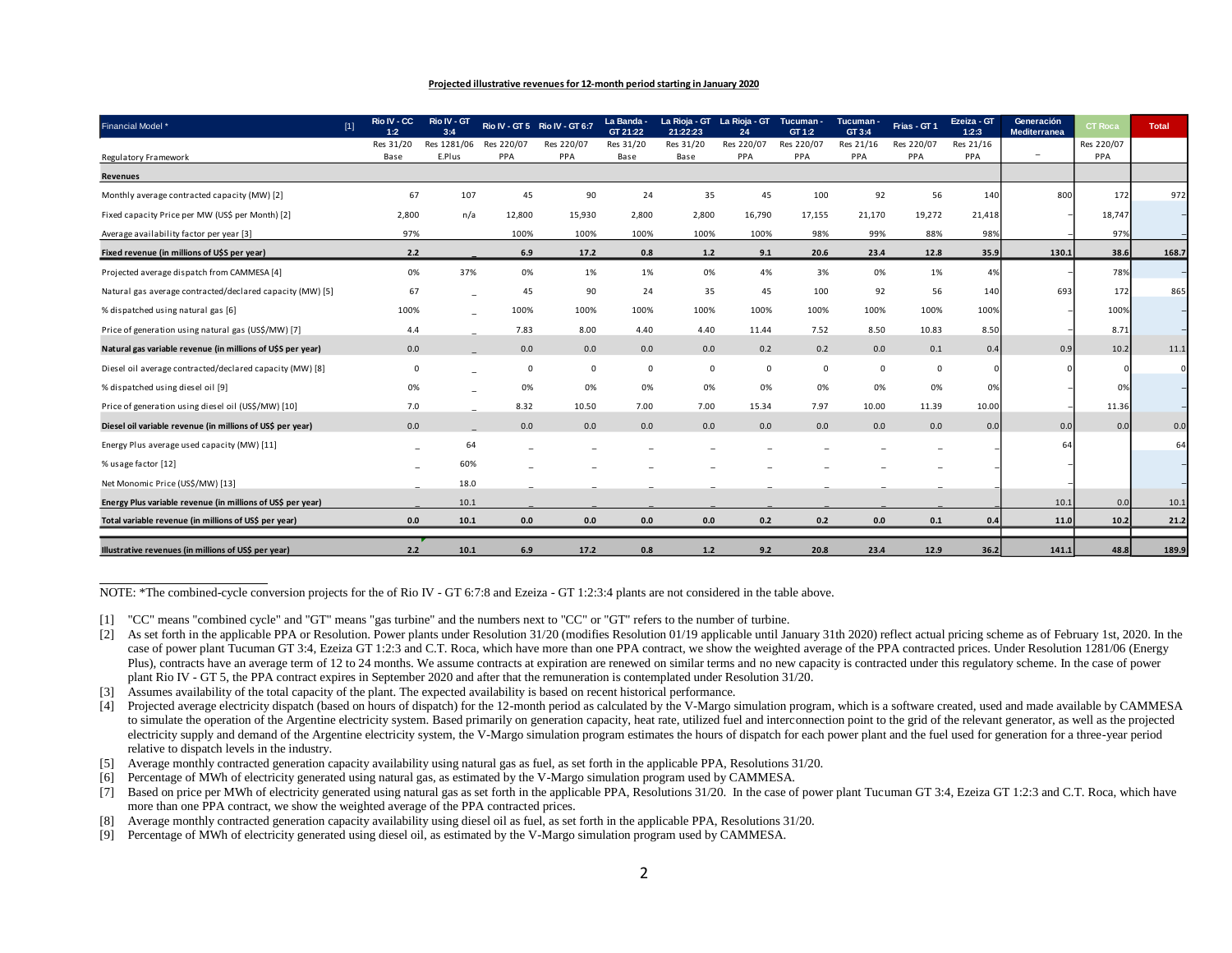- [10] Based on price per MWh of electricity generated using diesel oil as set forth in the applicable PPA, Resolution 31/20. In the case of power plant Tucuman GT 3:4, Ezeiza GT 1:2:3 and C.T. Roca, which have more than one PPA contract, we show the weighted average of the PPA contracted prices.
- [11] Average capacity expected to be demanded by clients. Calculated by multiplying monthly average contracted capacity times recent historical % usage factor.
- [12] Average expected energy capacity consumption by private clients over average monthly contracted capacity based on recent historical demand.
- [13] Average price per MWh estimated of contracted capacity with private clients under (Resolution 1281/06) (Energía Plus) considering capacity and energy prices net of generation costs (including fuel supply).

## **Projected illustrative revenues, expenses and EBITDA for 12-month period starting in January 2020**

| <b>Financial Model</b> *                             | <b>Rio IV</b> | La Banda                 | La Rioja                 | <b>Tucuman</b> | <b>Frias</b> | Ezeiza | Generación<br><b>Mediterranea</b> | <b>CT Roca</b> | <b>Total</b> |
|------------------------------------------------------|---------------|--------------------------|--------------------------|----------------|--------------|--------|-----------------------------------|----------------|--------------|
| Illustrative revenues (in millions of US\$ per year) | 36.5          | 0.8                      | 10.4                     | 44.2           | 12.9         | 36.2   | 141.1                             | 48.8           | 189.9        |
| Expenses [1]                                         |               |                          |                          |                |              |        |                                   |                |              |
| Contract Service Agreement (in millions of US\$) [2] | (0.6)         | $\overline{\phantom{a}}$ | $\overline{\phantom{0}}$ | (0.2)          | (2.3)        | (0.7)  | (3.8)                             | (0.5)          | (4.3)        |
| Personnel (in millions of US\$) [3]                  | (1.7)         | (0.2)                    | (0.7)                    | (1.1)          | (0.4)        | (0.8)  | (5.0)                             | (1.3)          | (6.3)        |
| Others expenses (in millions of US\$) [4]            | (4.9)         | (0.3)                    | (0.7)                    | (2.3)          | (0.8)        | (3.3)  | (12.4)                            | (11.2)         | (23.6)       |
| Total expenses (in millions of US\$)                 | (7.2)         | (0.6)                    | (1.4)                    | (3.6)          | (3.6)        | (4.8)  | (21.2)                            | (13.0)         | (34.2)       |
|                                                      |               |                          |                          |                |              |        |                                   |                |              |
| <b>EBITDA (in millions of US\$)</b>                  | 29.3          | 0.3                      | 9.0                      | 40.6           | 9.3          | 31.4   | 119.9                             | 35.8           | 155.7        |

\*The combined-cycle conversion projects for the Rio IV - GT 6:7:8 and Ezeiza - GT 1:2:3:4 plants are not considered in the table above.

[1] Approximately 60% of estimated expenses are denominated in US\$ and 40% are denominated in AR\$. We assume changes in inflation and exchange rate are roughly offsetting.

[2] Reflects the turbine maintenance cost, based on the agreements in place with equipment suppliers as follows:

I) PWPS: Rio IV power plants TG 3:4:5, Tucuman 1:2 and Frias. The cost is comprised of a variable fee per fired hour, priced according to fuel used, and a fixed fee. The estimated average annual cost is of 9.00 US\$/MWh generated for the period considered. The contractual agreement sets an annual escalation factor.

II) General Electric: contract for our plant in CT Roca which sets a fixed fee with an annual escalation of 5%. Considering the annual expected dispatch factor, the estimated average annual cost is of 1.10 US\$/MWh generated for the period considered. Additional to the fixed fee, the contract covers parts repairs, inspections and major overhaul on a requested basis. No major overhaul is expected to be done in 2020.

III) Siemens: (a) Offshore parts: includes a quarterly variable fee over effective equivalent hours and a fixed fee. (b) Offshore services: includes a quarterly fixed fee. (c)Onshore services: includes a quarterly fixed fee and scheduled inspections. All fees subject to quarterly escalation as set in contractual agreements. Due to low expected dispatch in La Rioja and Tucuman power plants, the estimated average annual cost is of 6.00 US\$/MWh generated for the period considered.

[3] Based on average estimated costs per employee multiplied by our number of employees (152 in Generación Mediterranea plants and 28 in CT Roca plant).

[4] Includes: insurance, maintenance items, overhead and auditors, legal fees, local and municipal taxes, administrative personnel and costs, CAMMESA costs and an additional gas cost in CT Roca plant corresponding to previous years. As of end of 2020, the balance due related to the additional gas cost in CT Roca from previous years is expected to be U\$S 7 million that is expected to be paid during the following two years.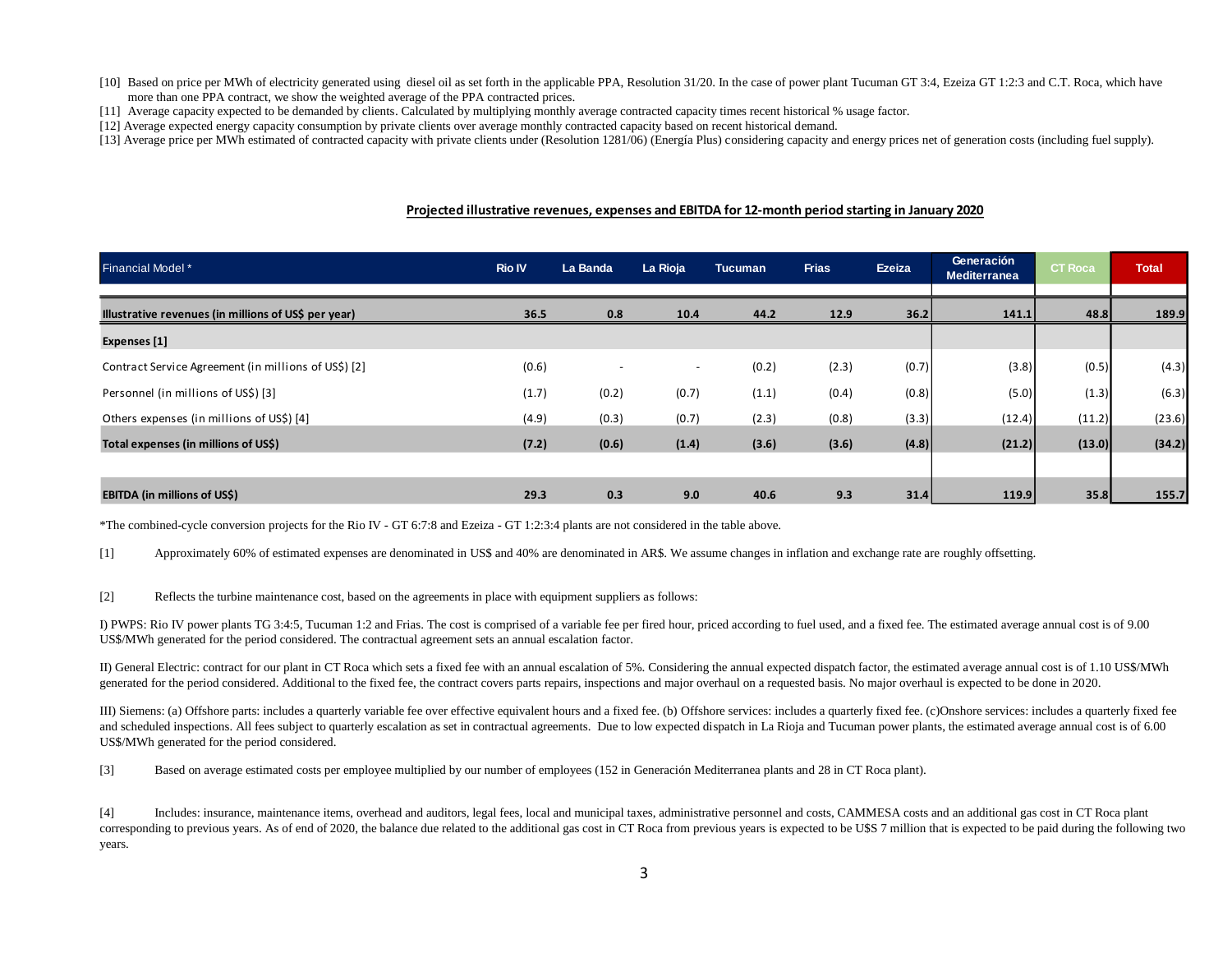| <b>Financial Model</b>                              | Projected information*                        |           |           |           |           |                          |  |  |  |  |
|-----------------------------------------------------|-----------------------------------------------|-----------|-----------|-----------|-----------|--------------------------|--|--|--|--|
|                                                     | Year ended December 31,                       |           |           |           |           |                          |  |  |  |  |
|                                                     | 2020                                          | 2021      | 2022      | 2023      | 2024      | 2025                     |  |  |  |  |
|                                                     | (in thousands of U.S. dollars, except ratios) |           |           |           |           |                          |  |  |  |  |
|                                                     | 189,914                                       | 184,133   | 158,600   | 149,897   | 149,897   | 149,897                  |  |  |  |  |
|                                                     | (34, 213)                                     | (32, 804) | (28, 119) | (27, 219) | (27, 219) | (27, 219)                |  |  |  |  |
|                                                     | 155,701                                       | 151,328   | 130,481   | 122,677   | 122,677   | 122,677                  |  |  |  |  |
|                                                     | 126,680                                       | 145,886   | 130,874   | 120,453   | 111,429   | 100,303                  |  |  |  |  |
|                                                     | (24, 340)                                     | (25,998)  | (5,303)   | (1,303)   | (1,303)   | (1, 303)                 |  |  |  |  |
|                                                     | 102,339                                       | 119,888   | 125,571   | 119,150   | 110,127   | 99,000                   |  |  |  |  |
| Total Financial Debt (End of Period) <sup>[7]</sup> | 571,944                                       | 534,862   | 476,778   | 411,633   | 301,621   | 202,672                  |  |  |  |  |
|                                                     | 8,027                                         | 15,550    | 10,853    |           |           | $\overline{\phantom{a}}$ |  |  |  |  |
| Net Financial Debt (End of Period) <sup>[9]</sup>   | 563,917                                       | 519,312   | 465,924   | 411,633   | 301,621   | 202,672                  |  |  |  |  |
| Ratios of Total Financial Debt to EBITDA            | 3.7x                                          | 3.5x      | 3.7x      | 3.4x      | 2.5x      | 1.7x                     |  |  |  |  |
|                                                     | 3.6x                                          | 3.4x      | 3.6x      | 3.4x      | 2.5x      | 1.7x                     |  |  |  |  |

\* The combined-cycle conversion projects for the Rio IV - GT 6:7:8 and Ezeiza - GT 1:2:3:4 plants are not considered in the table above.

[1] Revenues under Resolution No. 31/20 reflect the current pricing scheme applicable as of February 1, 2020 (prior compensation was established by Resolution No. 1/19). Regarding Resolution No. 1 281/06 (Energy Plus), contracts have an average term of 12 to 24 months. We assume contracts at expiration are renewed on similar terms and no new capacity is contracted under this regulatory scheme going forward. The assumption when the term of a PPA expires is that available capacity previously contracted under such PPA will become subject to, and remunerated under, the regulatory framework contemplated by Resolution 31/20. Such assumption is based on the current and expected future characteristics of the turbines and their state of maintenance, among other factors. The table below includes certain information relating to our power plants, including the term of the PPAs for each power plant.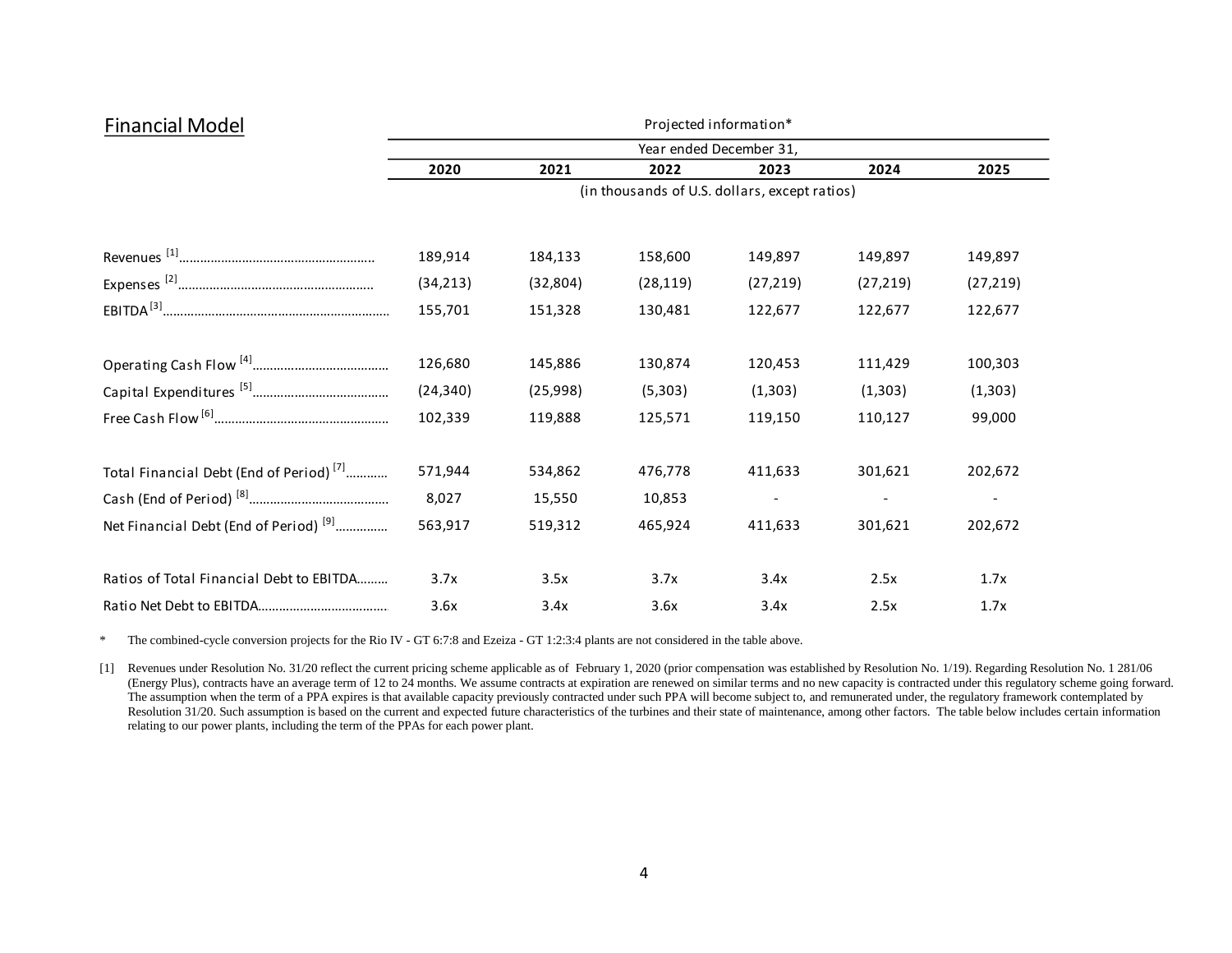|                         |                        |               | <b>Nominal</b><br>Capacity | Capacity<br>under PPA | Capacity<br>Price |            |             |
|-------------------------|------------------------|---------------|----------------------------|-----------------------|-------------------|------------|-------------|
|                         |                        | Regulatory    |                            |                       | USD/MW-           |            | <b>PPA</b>  |
| <b>Power Plant</b>      | <b>Type of Project</b> | Framework     | <b>MW</b>                  | <b>MW</b>             | month             | <b>COD</b> | termination |
| <b>Under Operations</b> |                        |               |                            |                       |                   |            |             |
| M. Maranzana            | Simple Cycle           | Res. 220/2007 | 50                         | 45                    | 16,133            | sep-10     | sep-20      |
| Independencia           | Simple Cycle           | Res. 220/2007 | 120                        | 100                   | 17,155            | $dec-11$   | $dec-21$    |
| CT Roca                 | Simple Cycle           | Res. 220/2007 | 130                        | 117                   | 12,540            | $jun-12$   | jun-22      |
| Frías                   | Simple Cycle           | Res. 220/2007 | 60                         | 56                    | 19,272            | $dec-15$   | $dec-25$    |
| Riojana                 | Simple Cycle           | Res. 220/2007 | 50                         | 45                    | 16,790            | $may-17$   | $may-27$    |
| M. Maranzana            | Simple Cycle           | Res. 220/2007 | 100                        | 90                    | 15,930            | jul-17     | jul-27      |
| Independencia           | Simple Cycle           | Res. 21/2016  | 50                         | 46                    | 21,900            | aug-17     | jul-27      |
| Ezeiza                  | Simple Cycle           | Res. 21/2016  | 100                        | 94                    | 21,900            | sep-17     | jul-27      |
| Independencia           | Simple Cycle           | Res. 21/2016  | 50                         | 46                    | 20,440            | feb-18     | feb-28      |
| Ezeiza                  | Simple Cycle           | Res. 21/2016  | 50                         | 48                    | 20.440            | feb-18     | $feb-28$    |
| CT Roca                 | <b>Combined Cycle</b>  | Res. 220/2007 | 60                         | 55                    | 31,916            | aug-18     | aug-28      |
|                         |                        |               | 820                        | 742                   |                   |            |             |

[2] Approximately 60% of estimated expenses are denominated in US\$ and 40% are denominated in AR\$. We assume changes in inflation and exchange rate are roughly offsetting.

[3] Reflects revenues minus expenses and does not include depreciation and amortization, interest expense, financial gains and income tax.

[4] Reflects revenues (plus VAT) minus contract service agreements (plus VAT), personnel expenses, income tax and other expenses (plus VAT).

[5] Assumes the following capital expenditures for the following years: (i) 2020: balance of vendor financing (Siemens) for the construction of our simple-cycle power plants in Ezeiza (under Resolution No. 21/16 PPAs) and Tucuman (under Resolution No. 21/16 PPAs) and already contracted equipment and VAT associated with the import of such equipment, related to the combined-cycle conversion expansion in our plants in Rio IV and Ezeiza under the Resolution No. 287/17 awarded PPAs for an approximate amount of U\$S 11 million. Maintenance contract with PWPS to ensure the operation of the Rio IV plants for amount of U\$S 15 million (85% financing from Exim Bank) (ii) 2021: Already contracted equipment and VAT associated with the import of such equipment, related to the combined-cycle conversion expansion in our plants in Rio IV and Ezeiza under the Resolution No. 287/17 awarded PPAs for an approximate amount of U\$S 10 million; payments of repairs, spare parts and annual maintenance for CT Roca Plant for approximate amount of U\$S 8 million. (iii) 2022: Already contracted equipment and VAT associated with the import of such equipment, related to the combined-cycle conversion expansion in our plants in Rio IV and Ezeiza under the Resolution No. 287/17 awarded PPAs for an approximate amount of U\$S 4 million (iv) Payments for required minimum annual maintenance of all plants.

[6] Reflects operating cash flow minus capital expenditures.

[7] Vendor financing is not included under Total Financial Debt. Assumes: (i) new extended amortization schedules for the Private Placement, the BLC financing, the Local Notes, and the GECE loan, all currently under negotiations for their amendment; (ii) U\$S 35 million in new medium term debt raised in 2020/ 2021; (iii) U\$S 405 million in new long term debt raised in 2023..

[8] Reflects cash as of the end of the prior year plus free cash flow during the period plus new financial debt incurred minus financial debt repaid minus financial expense and interest expense. Financial interest expense is calculated over total financial debt. We assume an illustrative average interest rate of 10%. An increase or decrease of 10% in our illustrative average interest rate payable on our financial debt would increase or decrease, respectively, our financial interest expense by approximately US\$6.0 million per year.

[9] Reflects total financial debt minus cash and cash equivalents.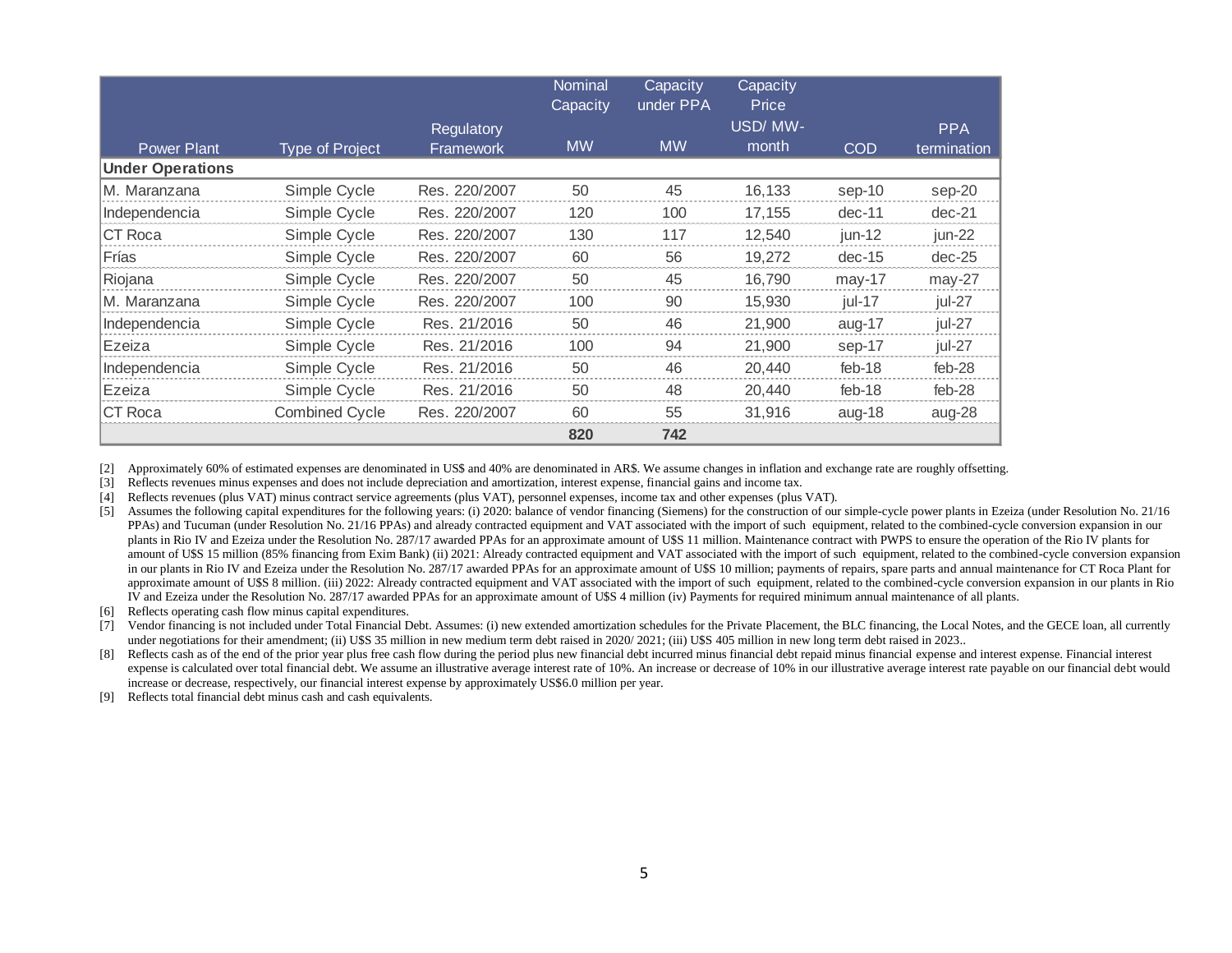## Forward-Looking Statements

This Financial Model contains statements that constitute estimates and forward-looking statements. These statements include statements regarding our current intent, belief or expectations. Forward-looking statements are not guarantees of future performance. Actual results may be substantially different from the expectations described in the forward-looking statements. Accordingly, you should not place undue reliance on forward-looking statements as a prediction of actual results.

We have based these forward-looking statements on current expectations and assumptions about future events. While we consider these expectations and assumptions to be reasonable, they are inherently subject to significant risks and uncertainties, most of which are difficult to predict and many of which are beyond our control. The risks and uncertainties that may affect our forward-looking statements include, among others, the following:

- macroeconomic, political or social conditions in Argentina;
- the policies of the current administration in Argentina, including with respect to the ongoing restructuring of the sovereign debt and facilitating access to foreign capital by Argentine companies;
- the impact that the COVID-19 pandemic, and government measures to contain the spread of the virus, or similar future developments, both in Argentina and globally, may have on our business and operations;
- governmental policies and regulations affecting the electricity industry in Argentina, including changes to the current regulatory frameworks, changes to programs established to incentivize investments in new generation capacity and reductions in government subsidies to consumers, or potential changes to existing PPAs;
- increasing inflation in Argentina;
- fluctuations in exchange rates, including a significant devaluation of the Argentine peso;
- exchange controls, restrictions on transfers abroad and restrictions on capital inflows and outflows;
- the availability of financing at reasonable terms, or at all, including as a result of conditions in global market;
- our ability to successfully restructure or refinance existing indebtedness and obtain sufficient financing to provide liquidity to meet our business objectives;
- market or business conditions and fluctuations in demand for electricity as well as the ability of our customers to pay for our services, including potential delays in payments by CAMMESA;
- competition in the energy sector, including as a result of the construction of new generation capacity;
- the operational risks related to the generation, as well as the transmission and distribution, of electricity;
- our ability to complete our construction and expansion plans in a timely manner and according to our budget;
- our ability to retain key members of our senior management and key technical employees;
- our relationship with our employees;